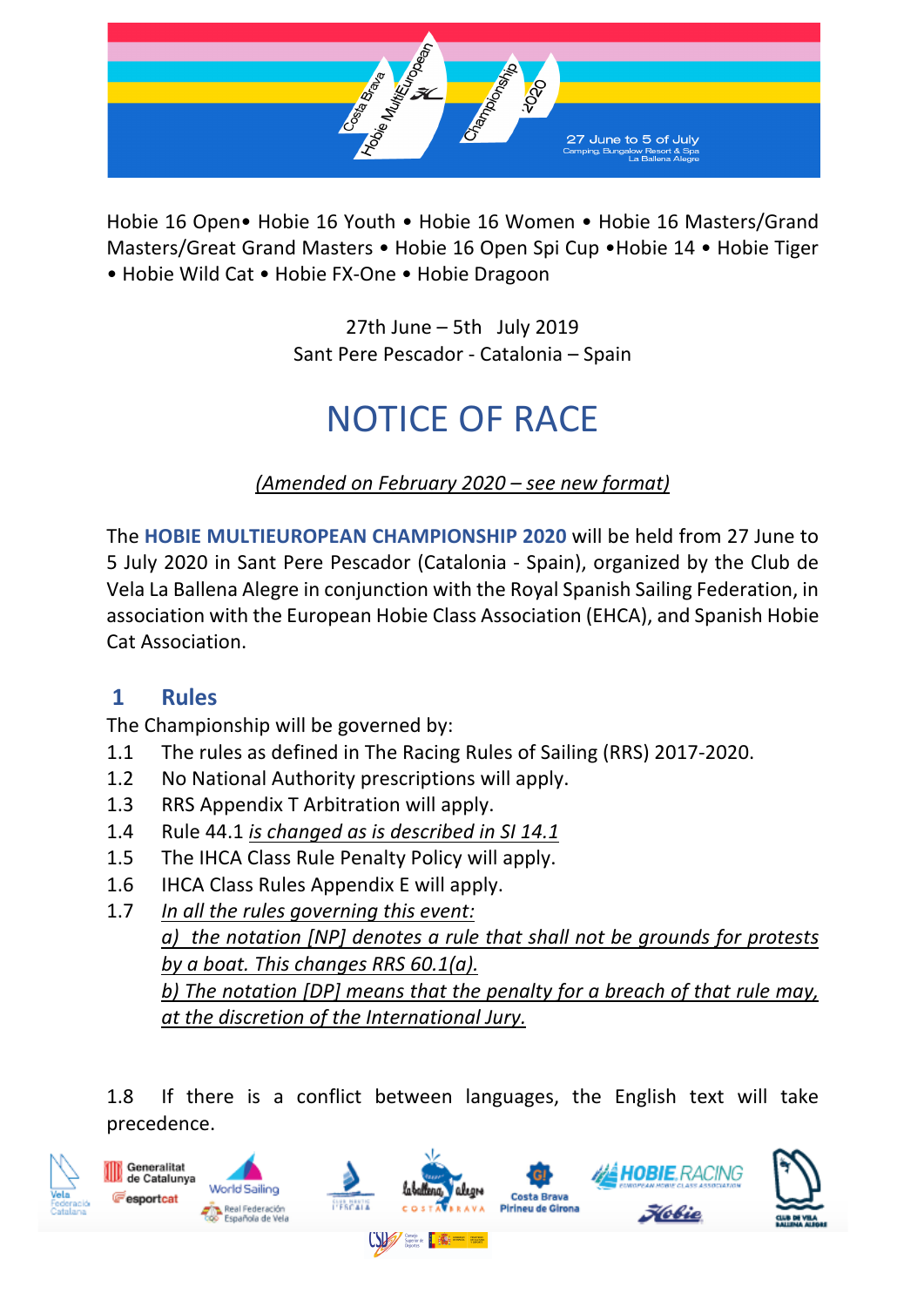

1.9 If there is a conflict between NoR and Sailing Instructions, the Sailing Instructions will take precedence.

1.10 Any changes in the Notice of Race (NOR) will be published at the event website http://hobieeuropeans2020.es/ (RRS 89.2(b))

# **2 Advertising [NP][DP]**

- According to World Sailing (WS) Regulation 20 the competitors may be required to display advertising chosen and supplied by the organizing authority;
- Boats may be required to carry GPS tracking units, onboard cameras and/or sound equipment while afloat (or an equivalent dummy).

# **3 Eligibility**

All competitor shall:

- Be compliant with eligibility according to WS Regulation 19
- In addition, the skipper and crew shall be a paid-up member of a National Hobie Class Association or Hobie Fleet in good standing with the IHCA. (IHCA General Class Rule 26).
- To qualify for Junior, Youth and Masters/Grand Masters/Great Grand Masters events, IHCA General Class Rule 17.7 and 17.8 apply.
- Competitors under 18 years of age shall present a signed and completed parent (or guardian) consent and declaration form. The forms are processed with the online entry on the event website
- Be a national of the country he or she represents or be an ordinary resident of the country for more than one year and must be able to establish his residency (official residence/work permit, visa etcetera.) for this period.
- *All the Spanish competitors or teams representing Spanish Clubs must be in possession of the 2020 RFEV License card.*

# **4 Entries**

All entries shall be made on the official Entry in website only.

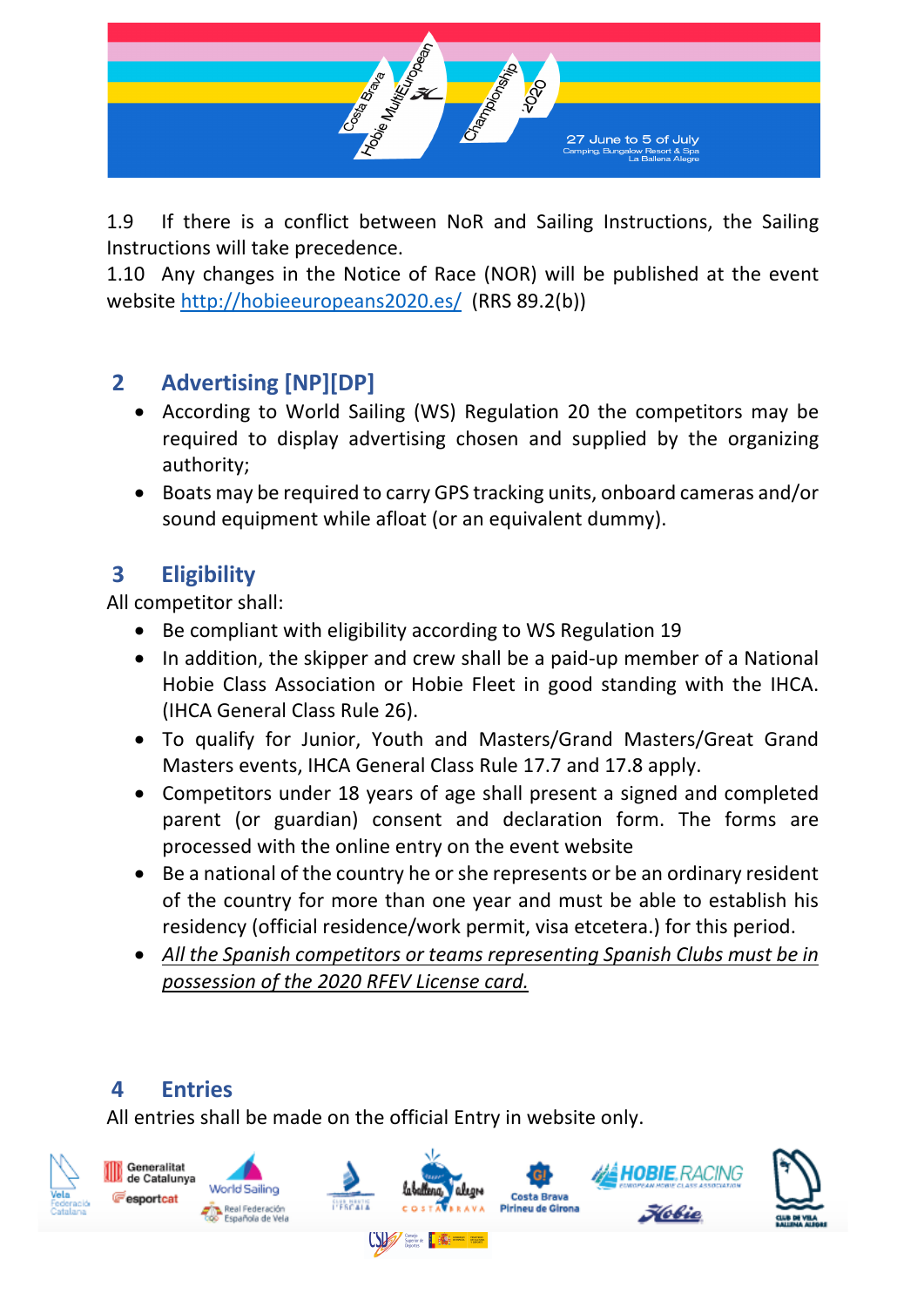

- Web site: http://hobieeuropeans2020.es
- The entry form with all information filled in not later than 1st June 2020. Any later entry will be accepted at the sole discretion of the Organizing Authority and will be subject to additional entry fee.
- If a crew is competing in any 2 events you will have a discount and price will be "combined price"
- The Europeans fee includes a race pack and participation for skipper and crew in the official social program including cut party and a wet bar every day after racing.

| <b>Event</b>            | <b>Before 28 February</b> | <b>Until 1 June</b> | <b>Before 14 June</b> |  |  |
|-------------------------|---------------------------|---------------------|-----------------------|--|--|
| Hobie 14                | 150€                      | 200€                | 270€                  |  |  |
| FX One                  | 150€                      | 200€                | 270€                  |  |  |
| Hobie 16 Youth          | 150€                      | 200€                | 270€                  |  |  |
| Hobie 16 Women          | 150€                      | 200€                | 270€                  |  |  |
| <b>Hobie 16 Masters</b> | 150€                      | 200€                | 270€                  |  |  |
| Hobie 16 Spi            | 150€                      | 200€                | 270€                  |  |  |
| Hobie 16 Open           | 250€                      | 300€                | 370€                  |  |  |
| <b>Hobie Tiger</b>      | 250€                      | 300€                | 370€                  |  |  |
| Hobie Wild Cat          | 250€                      | 300€                | 370€                  |  |  |
| Hobie Dragoon           | 150€                      | 200€                | 270€                  |  |  |
| <b>Combined Price</b>   | 325€                      | 400€                | 500€                  |  |  |
| Coach (person)          | 150€                      | 150€                | 200€                  |  |  |

- The Entry fee is to be paid in the event website.
- All entries will, when accepted, be displayed at the Championship website. This can be considered a confirmation of entry.
- A maximum number of entries is allowed per class; entries will be accepted on a first come, first serve basis. If less than 8 entries are accepted for an event by 1 June, this event could be canceled, and the entry fees will be refunded.

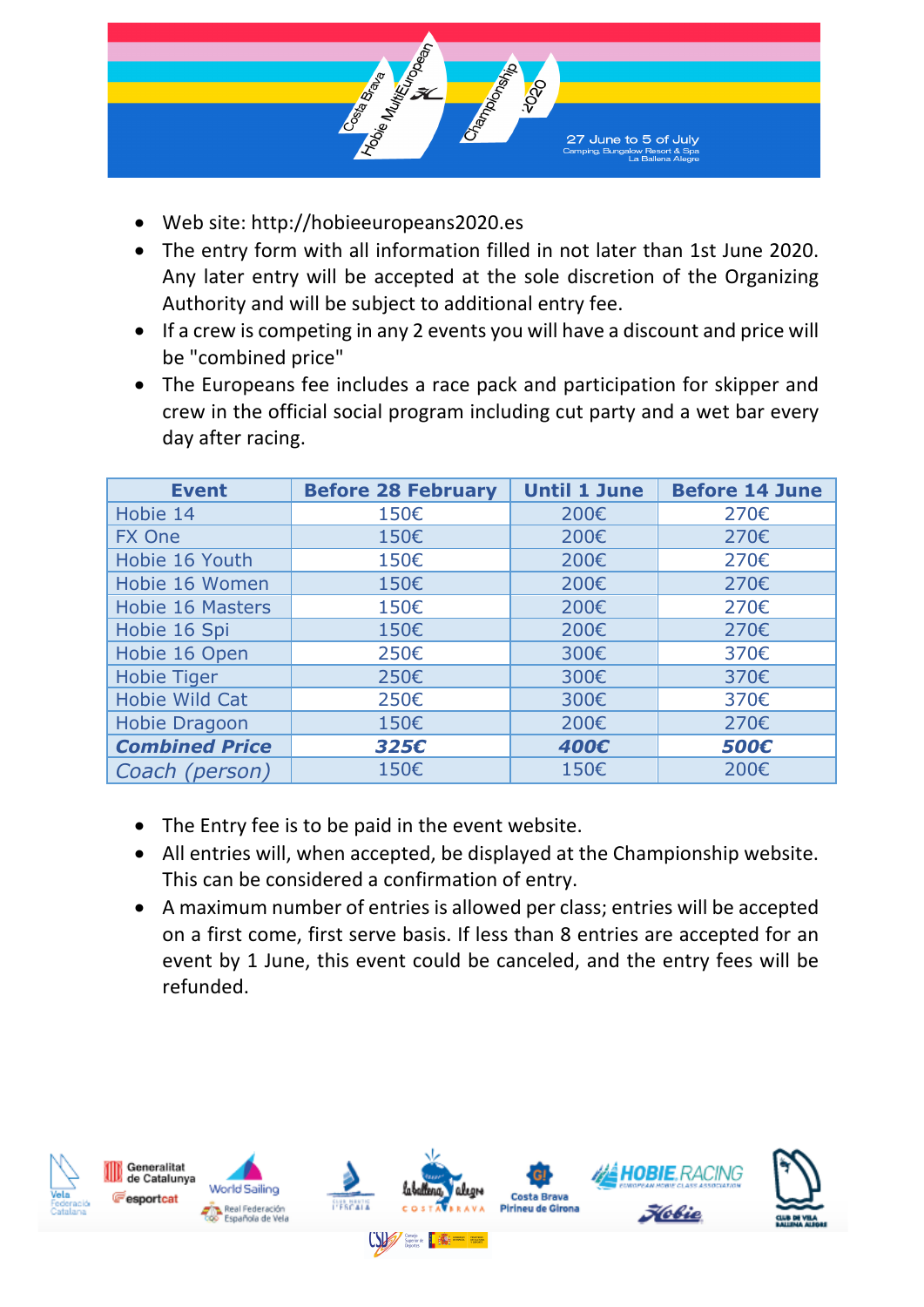

#### **5 Boats**

- All events will be "bring-your-own-boat" events. For overseas competitors, a limited number of charter boats could be available.
- Applications for such charter boat have to be made with Hobie Cat Europe. Contact Hobie Cat Europe ( hobiecat@hobie-cat.net ). Charter details will be supplied by Hobie Cat Europe.

# **6 Hobie Cat 16 Gold Fleet main sail and battens [DP]**

- Hobie Cat Europe will provide main sails, jibs and battens to all Hobie 16 teams participating in the Hobie 16 Europeans Gold fleet. No other sails and battens shall be used.
- No modifications to the sails or battens shall be made without prior written approval of the Technical Committee. A refundable deposit of Euro 200€ will be required from each Hobie 16 team for the use of the provided sails. A charter fee of Euro 50€ per set is required. Both deposit and fee shall be paid in cash and in Euro (no other currencies accepted).

# **7 Competition format**

• All classes will compete in their single fleet.

#### **8 Schedule of events**

| 27           | 28             | 29                                  | 30      | 1            | $\overline{\mathbf{2}}$ | 3               | 4 | 5 |  |
|--------------|----------------|-------------------------------------|---------|--------------|-------------------------|-----------------|---|---|--|
|              | Hobie 16 Youth |                                     |         |              |                         |                 |   |   |  |
| Registration | H16 Woman      |                                     |         |              |                         |                 |   |   |  |
|              | H16 Master     |                                     |         |              |                         |                 |   |   |  |
|              |                | H16 Open                            |         |              |                         |                 |   |   |  |
|              | Spi            |                                     |         |              |                         |                 |   |   |  |
|              |                | Practice<br>race<br>H <sub>16</sub> | Open 16 |              |                         | Hobie 16 Finals |   |   |  |
|              |                |                                     |         |              | <b>Wild Cat</b>         |                 |   |   |  |
|              |                |                                     |         | <b>Tiger</b> |                         |                 |   |   |  |
|              |                |                                     |         | Dragoon      |                         |                 |   |   |  |
|              |                |                                     |         | Hobie 14     |                         |                 |   |   |  |
|              |                |                                     |         |              | <b>FX One</b>           |                 |   |   |  |

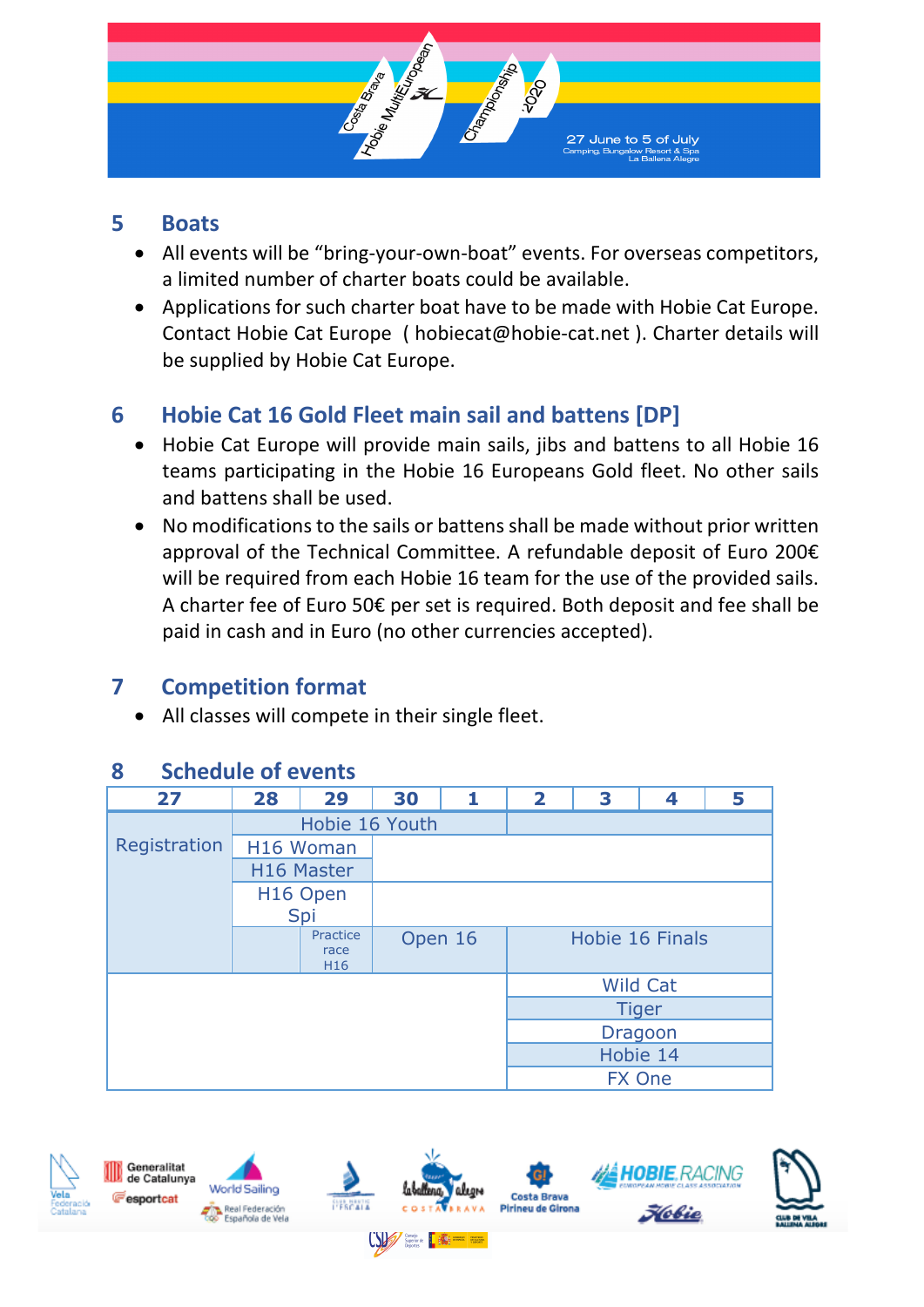

- *8 races are scheduled for the Hobie 16 Women, Masters, Grand Masters, Great Grand Masters and Open SPI, events.*
- *8 races are scheduled for the Hobie 16 Open Qualifying series and 16 in the Final Series.*
- *14 races are scheduled for the Hobie 14 series, Youth Spi event, Hobie Tiger series, Wildcat series and Hobie FX One series.*
- *12 races are scheduled for the Dragoon series.*
- *The scheduled time of the warning signal for the first race of each series will be at 13:00 hours.*
- *On the last scheduled day of each series no warning signal will be made after 16:30 hours.*

# **9 Registration**

- Competitors to the Europeans shall register at the Regatta Office, prior to competing in the Championship. The Regatta Office will be open for registration at the following schedule:
	- $\circ$  From 0900 1200 & 1400 1700 hours on each scheduled day from June, 27 to July 1., 2020. (To manage congestion, priority will be given to classes close to their first race.)
- Only boats that have completed their registration, have paid all their fees and have passed the prescribed check-in procedure before closing of the registration are entitled to race. Prequalified skippers/helms for the Hobie 16 Open Finals must have completed their registration no later than 1500H on 1st July 2019. A prequalified spot will be added to the number of open spots if failing to comply.
- Required documentation for Quick Check-in:
	- 1. Official Entry Form.
	- 2. Release and Indemnity Agreement.
	- 3. Consent for the processing of personal data.
	- 4. Copy of valid Hobie Cat Association membership document.

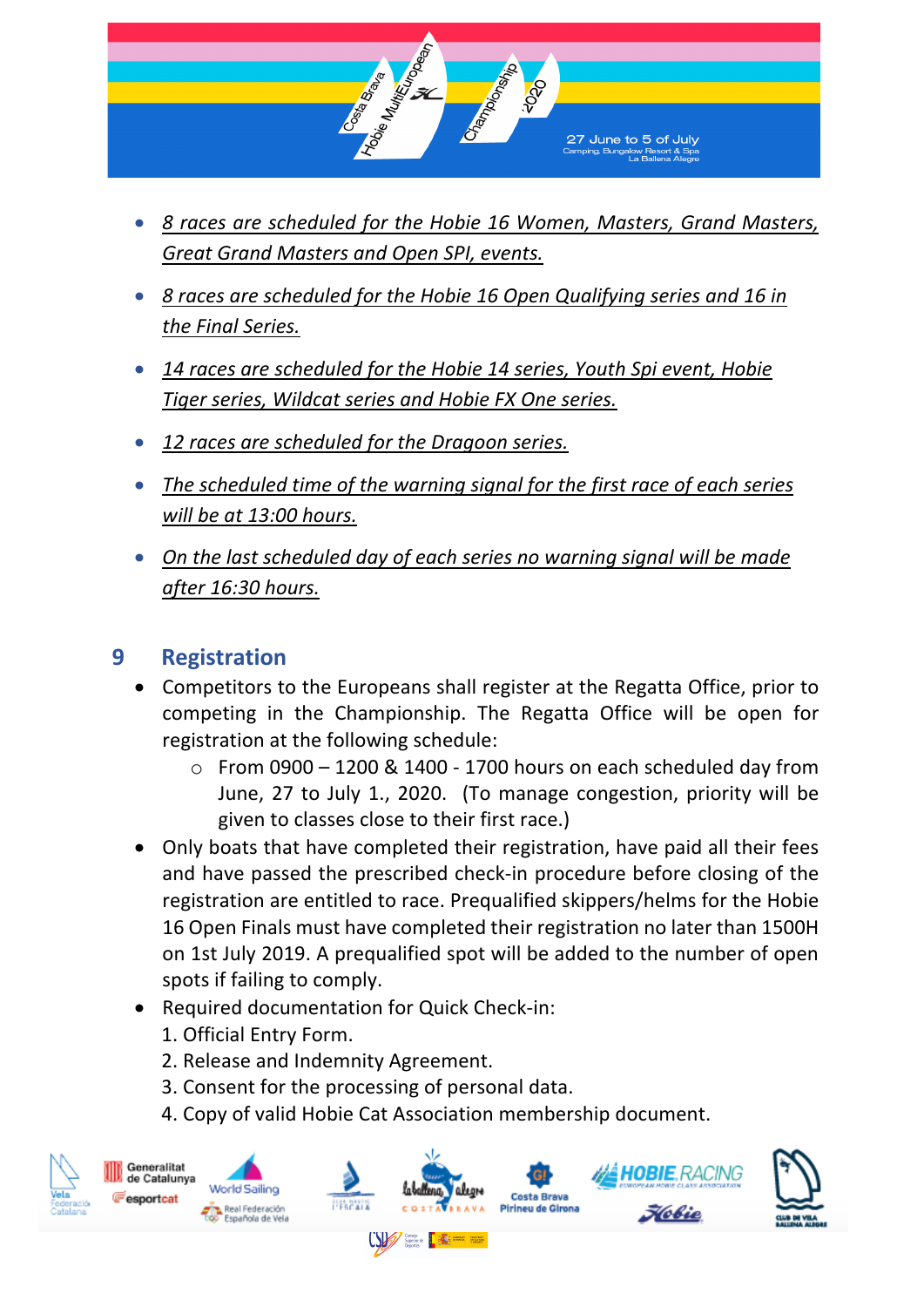

5. Copy of insurance in English or spanish (minimum coverage of 1.500.000 Euros).

*6. 2020 RFEV Sailing License (only Spanish sailors)*

• Participants who are not able to submit all of the above at the moment of the registration (before the 15th of June), will be required to submit it at Regatta Check-in and will not be entitled to the Quick Check-in procedure.

# **10 Equipment Inspection**

10.1 Boats are not required to display Nationality Code Letters on their sails as required by the RRS (RRS 77, IHCA General Class Rule 12.4, Hobie Tiger and Wild Cat Class Rule C1.1 (f)).

10.2 Equipment shall be available for inspection by the Technical Committee during registration hours or as agreed in writing with the Organizing Authority. Details of pre-first race equipment inspection, location and schedules will be posted on the official notice board.

10.3 Corrector weights, if applicable, must be available for inspection during registration, before and after each race.

10.4 Competitors shall also bring their life jacket/PFD that complies with IHCA Class Rules to the registration for inspection.

10.5 Hobie Tiger and Wild Cat teams must present for inspection the jib, mainsail and spinnaker intended used during the event prior to their first race. Hobie 16 Spi, Dragoon and FX-One teams must for inspection present the spinnaker intended used during the event prior to their first race.

10.6 In accordance with RRS 78, competitors are responsible for maintaining their boat in accordance with the Class Rules (for the purpose of RRS 78, competitors are considered to be the owners). Boats may be subject to inspection at any time during the event. The procedures for inspections will be specified in the sailing instructions or equipment inspection regulations (EIR).

10.7 The equipment limitations as specified in the IHCA Class Rules shall apply.

# **11 Sailing Instructions**

• Sailing Instructions will be on Championship website.

# **12 Venue**

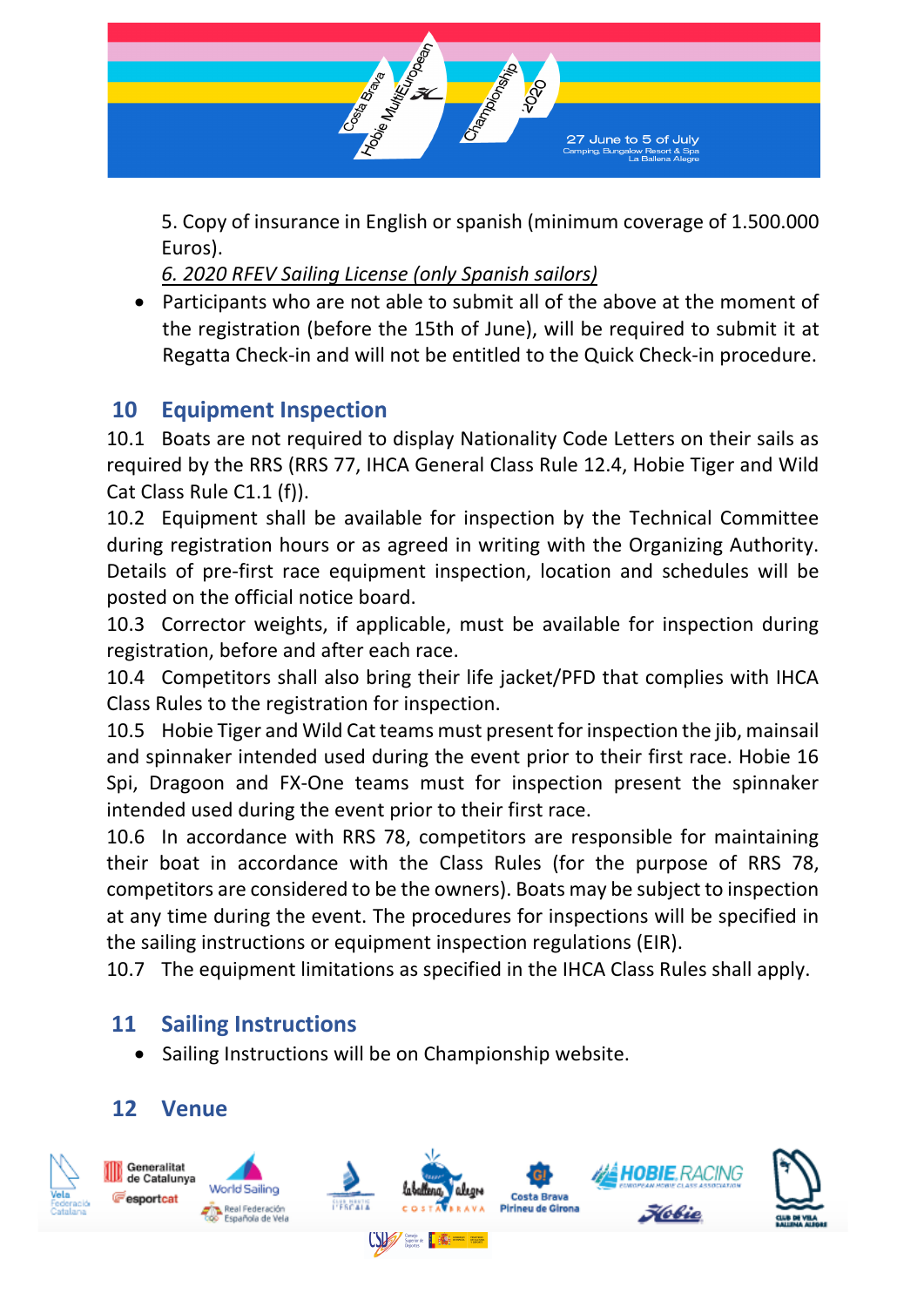

• The Championship will be sailed at Sant Pere Pescador, in Spain. Please see: http://hobieeuropeans2020.es Event website

http://www.ballena-alegre.com/ Venue website

### **13 Courses**

• The Championship shall use Standard IHCA Courses or trapeze courses.

#### **14 Penalty System**

14.1 RRS 44.1 is changed, so that the Two-Turns Penalty is replaced by *As soon as possible, after the incident, a boat takes a penalty, by completing one of the following:*

*(1) Two consecutive gybes with the gennaker (if applicable) completely inside the snuffer at some time between the two gybes.*

*(2) Two consecutive tacks*

14.2 The Sailing Instructions may include a specification of discretionary penalties that may be applied by the International Jury for breaches of specific rules. The Sailing Instructions may include a specification of standard penalties that may be applied by the International Jury without hearing for specific rules; this will change RRS 63.1 and A5. These will appear in full in the Sailing Instructions.

14.3 Arbitration will be in effect for protests involving RRS Part 2.

# **15 International Jury**

• An International Jury will be appointed in accordance with RRS 91(b). Its decisions will be final as provided in RRS 70.5.

# **16 Scoring**

The RRS Appendix A – Low Point System will apply.

• One race is required to be completed to constitute an event, Qualifiers or Final series.

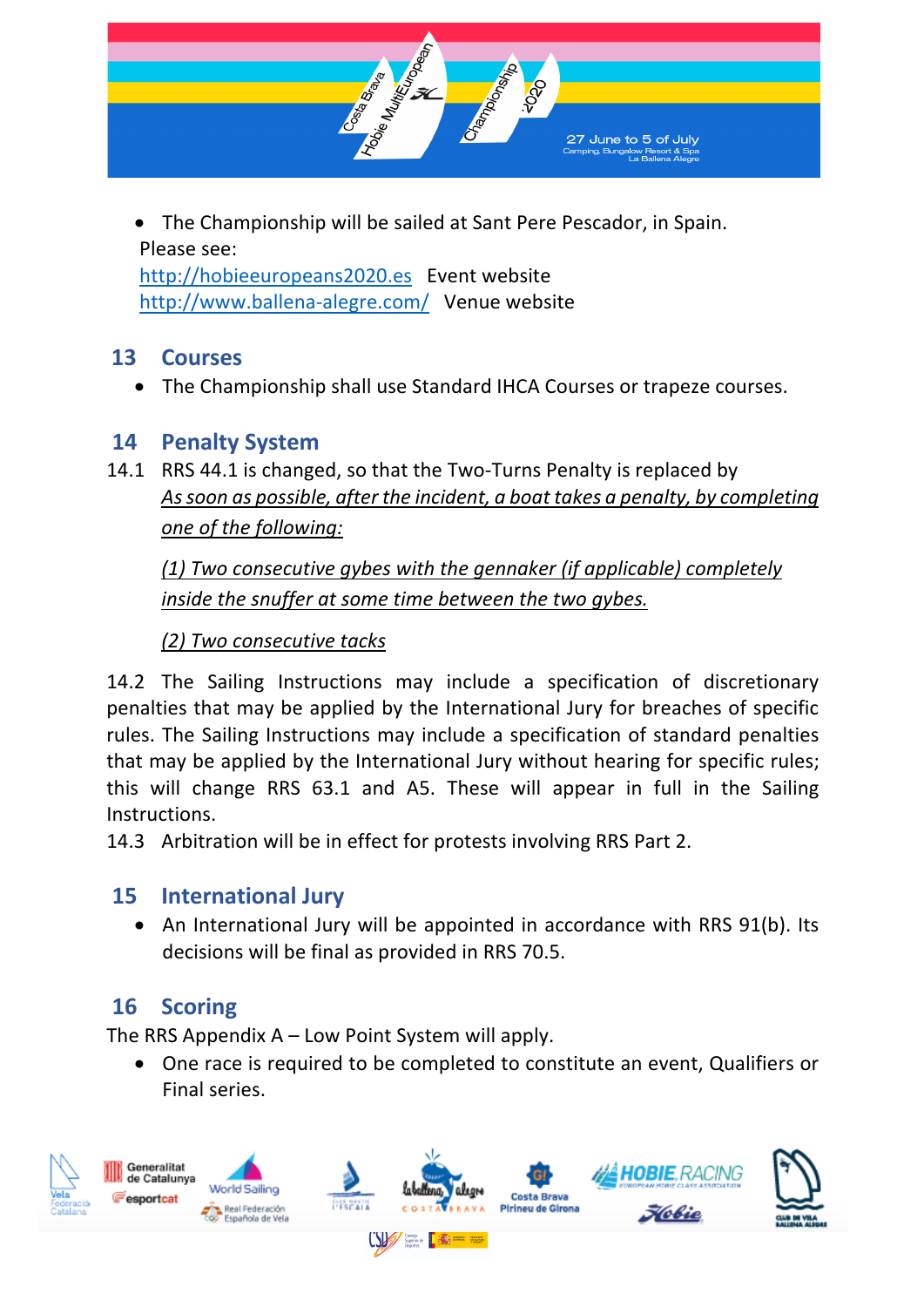

- When fewer than 4 races have been completed, a boat's series score will be the total of her race scores.
- When from 4 to 8 races have been completed, a boat's score will be the total of her scores excluding her worst score.
- When more 9 races or more have been completed, a boat's score will be the total of her scores excluding her two worst scores.

# **17 [NP][DP] Support Boats**

17.1 All support boats shall be registered with the Organizing Authority and will be required to comply with local legislation and event support boat regulations. The Organizing Authority may refuse registrations and accept later registrations at their sole discretion.

17.2 All support boats shall clearly display the 3 letter national code of their World Sailing Member National Authority and the sticker provided by the Organization Authority at all times while afloat. The minimum height for the letters shall be 200 mm and visible from both sides of the boat.

17.3 Registered support boats shall act as rescue boats in case of need. If the Race committee displays Code Flag V all the support boats will have to assist with rescue operations as requested by the Race Committee.

17.4 Support boats with team leaders, coaches and other support persons shall stay outside areas where boats are racing from the time of the starting sequence until all boats have finished or the race committee signals a postponement, general recall or abandonment.

17.5 Support Boats must carry a working VHF radio, capable of communicating on VHF channels 16, 69, 71, 71,72,74 and 77.

# **18 [DP] Radio Communications**

- A boat that is racing shall not make voice or data transmissions and shall not receive voice or data communication that is not available to all boats except in an emergency or when using equipment provided.
- This restriction also applies to mobile telephones.

# **19 Prizes**

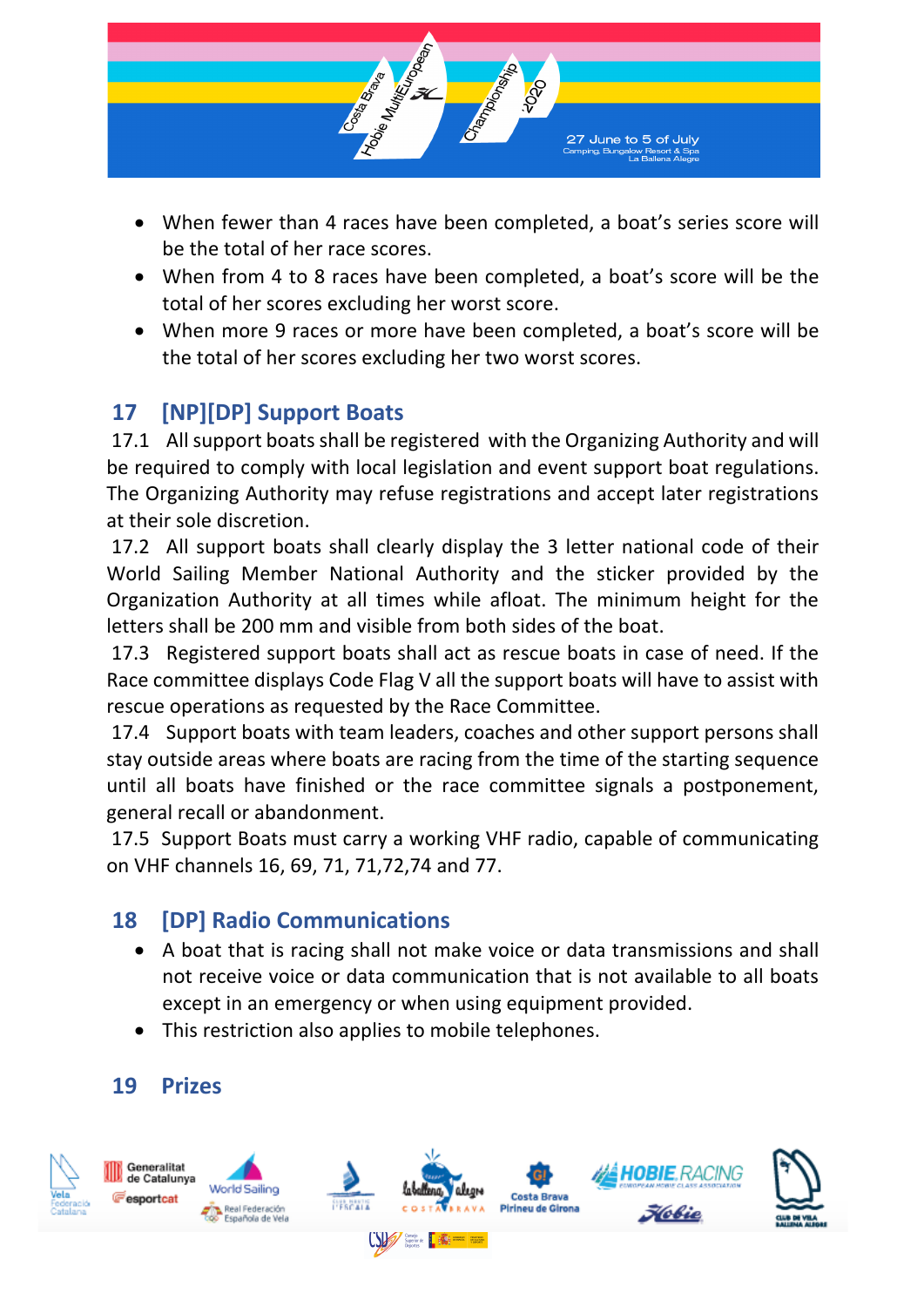

• Prizes will be awarded to at least the best three in all classes. The best European skipper (and crew) acquires the title of "European Champion" in each event. Other prizes may be awarded at the discretion of the Organizing Authority.

#### **20 Disclaimer of liability**

- The Organizing Authority and any other party involved in the organization will accept no liability for any personal or material damage sustained prior to, during or after the event.
- Competitors participate in the Championship entirely at their own risk. See RRS 4, Decision to Race.

# **21 [NP] Insurance**

• All entrants shall have a current Public Liability and Third Party Property Insurance policy, including coverage when racing at the venue of the Championship, of not less than **€ 1.500.000** or equivalent for each boat. Proof (English or spanish) of such insurance and coverage must be presented at registration. The Organizing Authority reserves the right to exclude a team from participation, if such team fails to furnish the requested proof of insurance and coverage at registration. Any competitor under the age of 18 years will be required to obtain parental/ guardian consent.

#### **22 Right to use name and likeness**

• In participating in the Hobie Europeans 2020, a competitor automatically grants to the OA and the sponsors of the Championship, the right in perpetuity, to make, use and show, from time to time and at their discretion, any motion pictures and live, taped or film television and other reproductions of him/her during the period of the competition for the said Championship in which the competitor participates and in all material related to the said Championship without compensation.

# **23 Shore facilites**